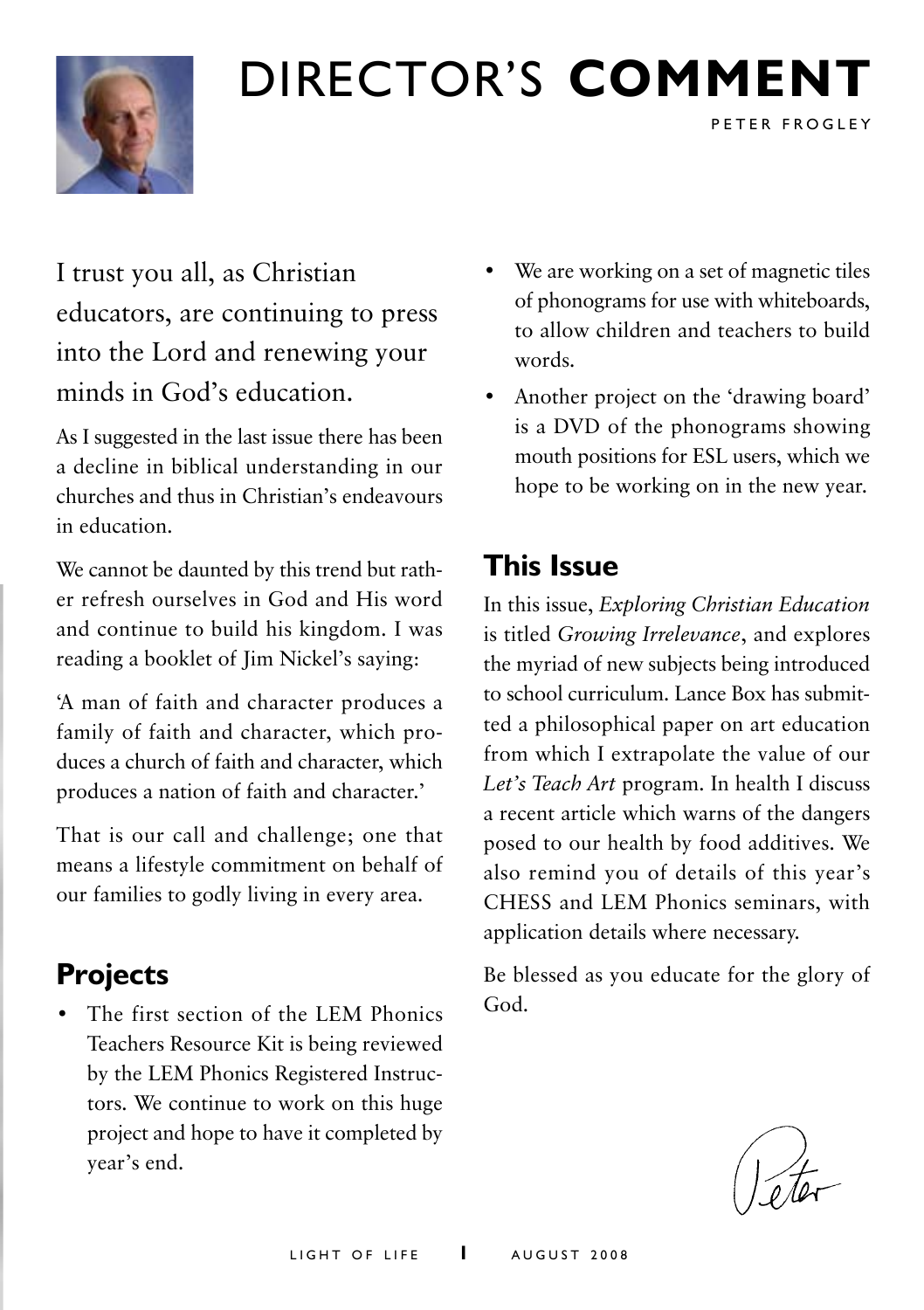

# news **update**



# **Chess**

The CHESS program is well underway this year with only two seminars to go: Sydney on 9 August and Perth on 13 September.

Kingsley Education will join LEM for each of these seminars and various local vendors may also attend.

## **Overseas**

### Papua New Guinea

Mesia Novau has reported on his wife, Iga's progress:

Iga went for her final review with Dr Besser who was surprised to see her progress. He said that he was expecting her to remain in the wheel chair for sometime but now she was walking around and doing things for herself. He said she was the worst case of his career as a nerosurgeon and that he was scared she would not survive the surgery, but he went ahead as there was nothing else to do for her. He was almost in tears according to Iga when he saw her. He told Iga that even her hands were not supposed to be in the state as they are today because the nerves on her hands were supposed to heal slowly.

We are delighted at the way God has undertaken as this is nothing short of a miracle. Mesia and Iga expect to be home in PNG by the time you read this and beginning to outwork their vision for Christian education in PNG.

I am planning to travel to PNG in September for the tenth anniversary of the Integrated Christian Schools, based in Lae, and to visit other friends in the Port Moresby area.

### **TAN7ANIA**

Evelyn Garrard enjoyed a wonderful time at the Joshua Foundation in Arusha training a group of over thirty teachers during April and May. The Joshua Foundation runs a teacher training college and the teacher trainees and staff were able to receive basic training in LEM Phonics. We trust the people there will be able to properly establish the program which will allow for its spread throughout East Africa.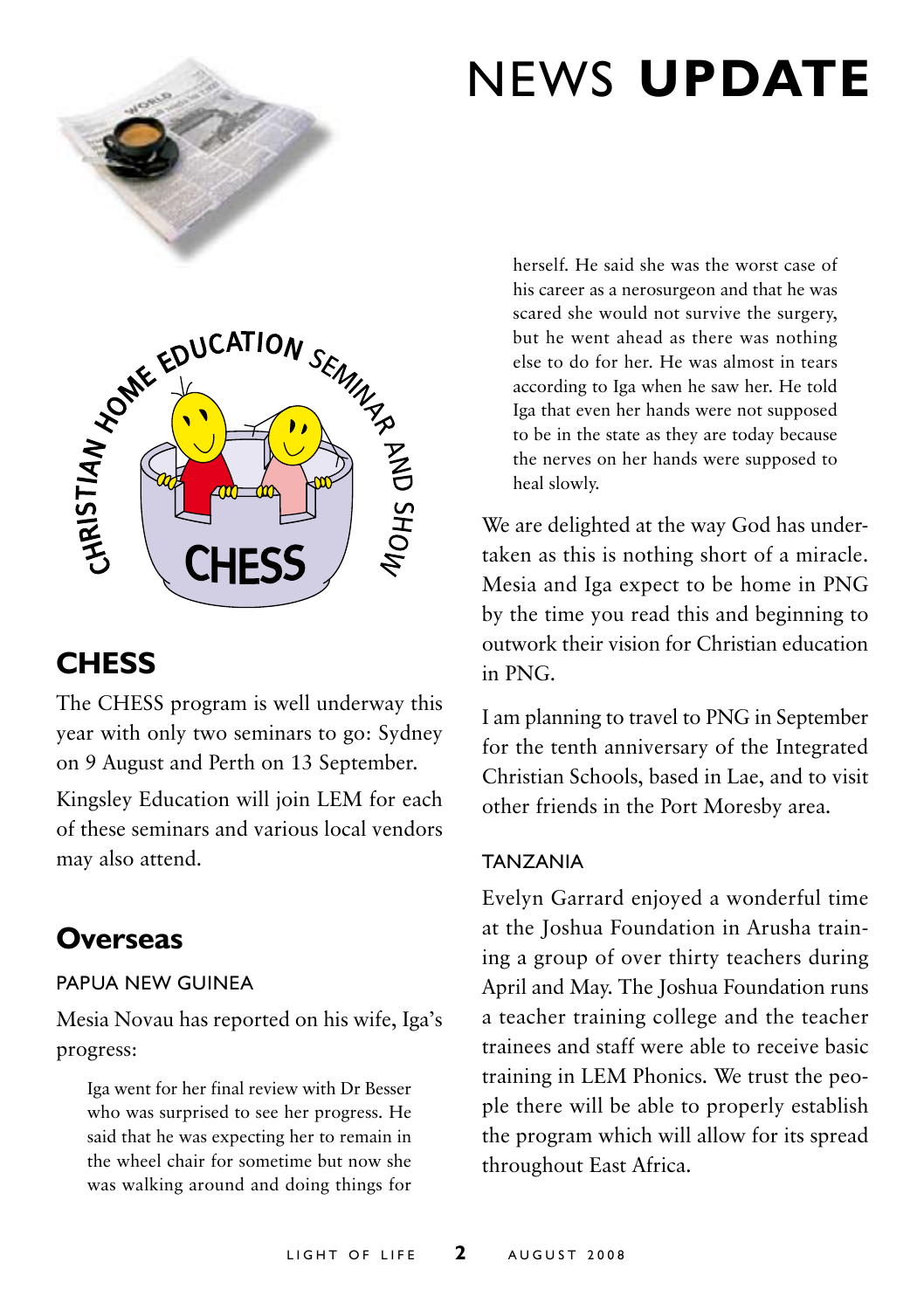

Evelyn with students at the Joshua Foundation in Tanzania

for schools in Lima, and a third in Bob's home town of Chiclayo in the north. Then we fly south to the large city of Arequipa in the Andes mountains for another seminar, then by bus to Huancayo in the Andes east of Lima. A final seminar will be held in Moyobamba on the eastern slopes of the Andes and the Amazon Basin.

Two of the staff of an orphanage school in Kampala, Uganda, also made the long bus journey to Arusha for further training in LEM Phonics. Evelyn reports that almost all the students did very well in their training. I expect to be able to visit Arusha again in November to see the progress being made.

#### **INDIA**

Evelyn's visit to India did not proceed to plan when she was taken ill and needed to return home to Australia. She has had some medical challenges since her return but seems to be fully recovered now.

Despite this (and the fact that promoting and organising seminars in that nation appears to be quite difficult), we are believing this setback will not stop the establishment of LEM Phonics in India.

#### Peru

Plans are underway for my visit to Peru in October to conduct further teacher training seminars. Bob Relyea has been busy organising for the visit. He has planned for a series of two-day seminars —two seminars

We are expecting this program will further establish the ministry of LEM in Peru, locally known as *Antorcha*. We will also be launching the *Let's Teach Art* program in Spanish.

#### China

In July I visited Hong Kong to visit Anthony Wong and his family. We travelled across the border to the city of Shenzhen to visit a new Phonics Centre, headed up by Paul Kwan. The first courses at the centre began on 16 July. It was encouraging to see the work that has been done there and we trust it will achieve good success and be a blessing to the people of Shenzhen.

The Ruicheng Phonics Academy in Shanxi Province continues to provide quality education in English for students from all over China. The school has achieved good success in producing students of good and upright character, which has caused it to grow to over 800 students. The school is the fruit of a long term commitment to the young people of China and the future of that nation.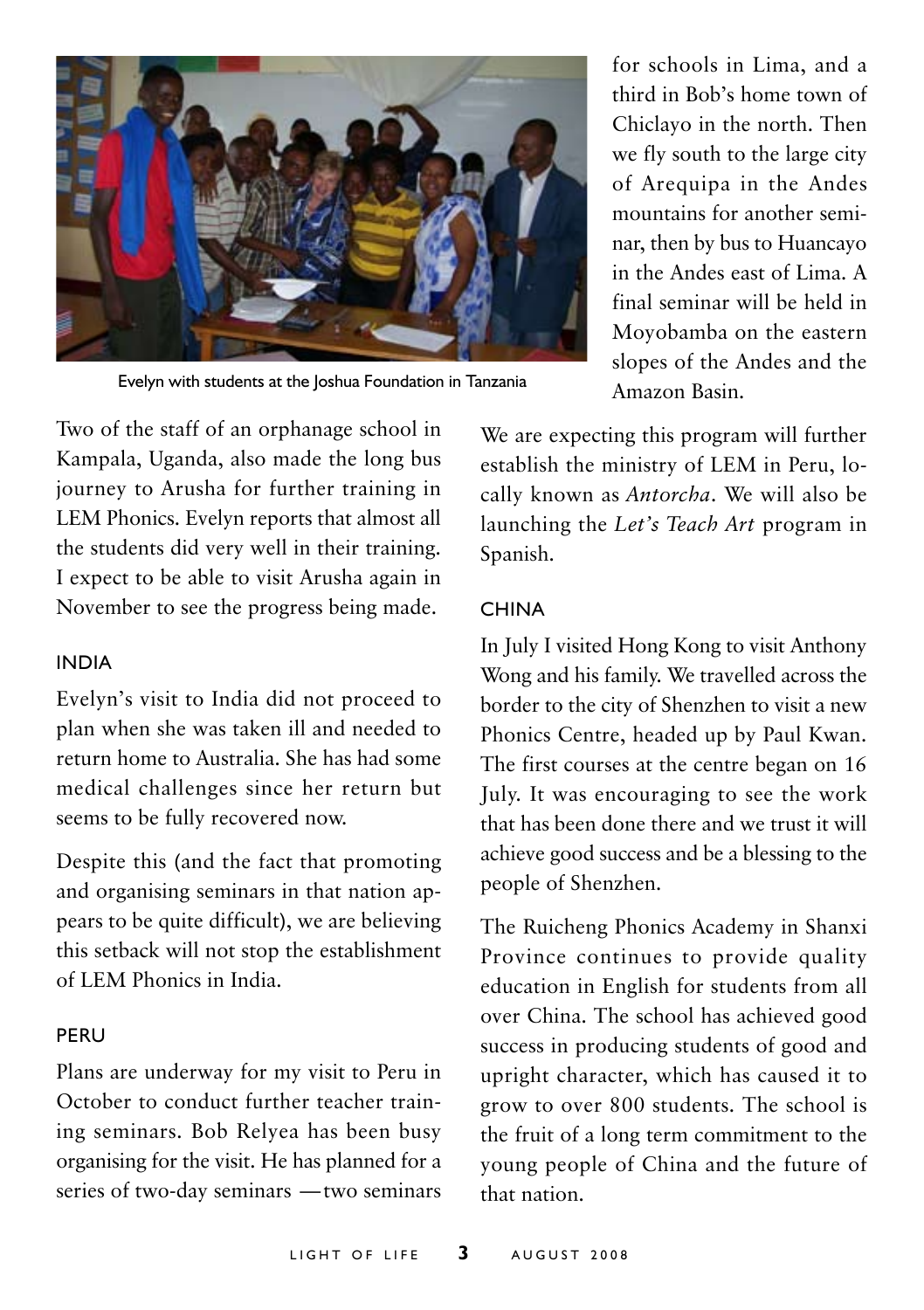

Several pastors in the Philippines expressed interest in LEM Phonics

#### PHII IPPINES

In July I also visited the city of Bacolod, on the island of Negros, in the Philippines. In addition to working with pastors and leaders there, I had opportunity to speak to several people involved in English instruction about the LEM Phonics programme. There was good interest and enthusiasm and I left them with an option to set up seminars for LEM Phonics to train teachers in several schools.

#### Other Nations

We have been encouraged recently by numerous requests for LEM Phonics in the UK and USA. It would seem that at least one school in the USA is looking seriously at adopting our programme .

## **www.lem.com.au**

Part of our new web hosting arrangements is the ability to create *subdomains*, which sit at the front of a normal domain. So our normal domain is **lem.com.au**, but a subdomain might be **otherstuff.lem.com.au**.

We have created several new subdomains which make it easier to access specific areas of our website without needing to go via the homepage. These subdomains allow you to bookmark the specific pages or email your friends the direct links.

**phonics.lem.com.au** now accesses the LEM Phonics section of the website. We are using this address in our LEM Phonics promotional material.

**orders.lem.com.au** now goes straight to the secure online order page, **chess.lem.com.au** takes you to CHESS seminar information, while **diabetes.lem.com.au** accesses information on Eleotin for diabetes.

Please note that you don't have to put 'www' at the start in order for these addresses to work. Hopefully these subdomains will make it easier for you to access and pass on our website information.

*For questions or comments on all things computer, email john@lem.com.au*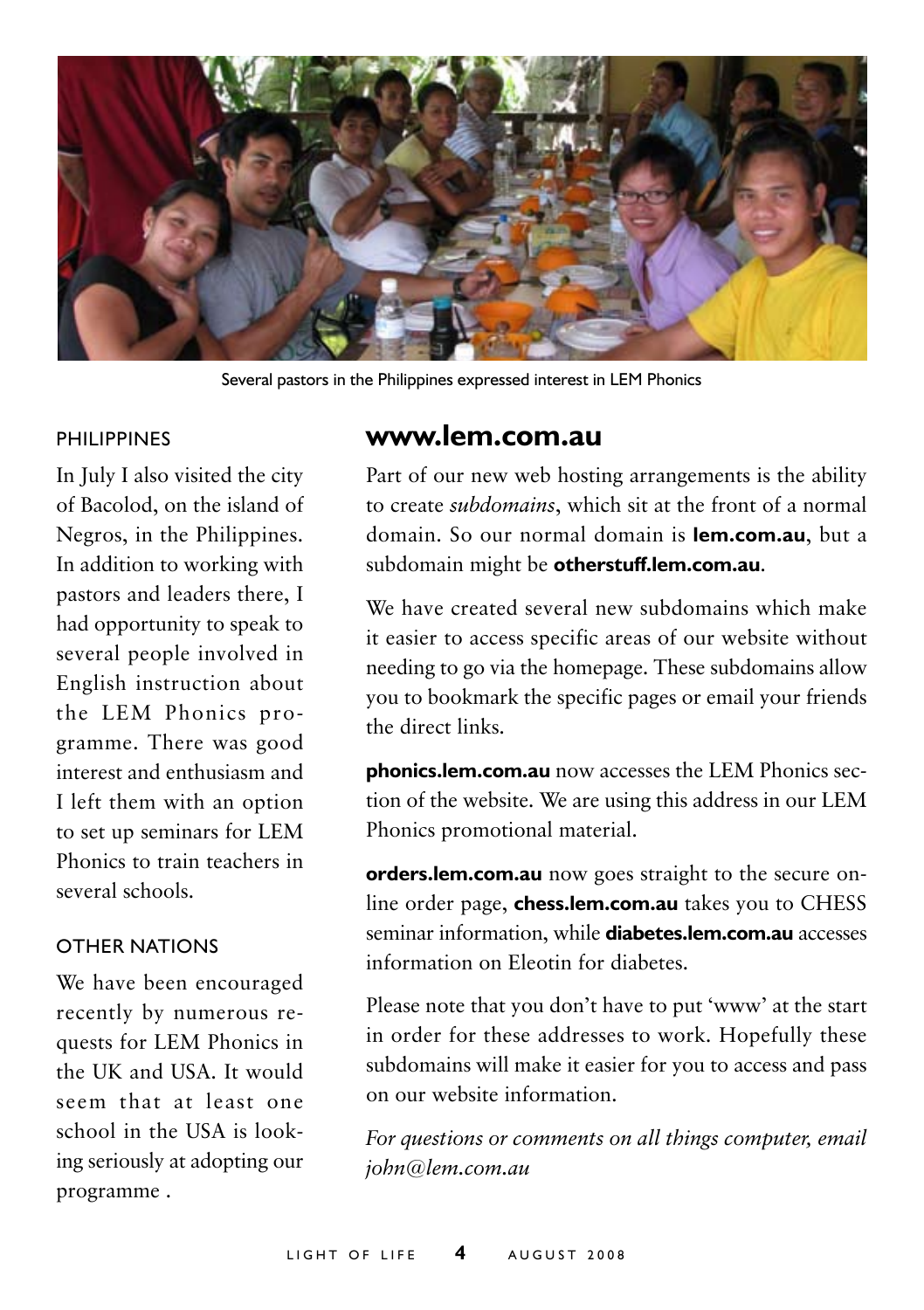

# exploring **christian education**

PFTER FROGLEY



## **69 Growing irrelevance**

We have been saying for many years that education as promoted by the state is sadly lacking in structure and indeed relevance to the students it purports to be educating.

It has in fact become an industry—a self perpetuating industry—whose main function is to ensure its inadequate future. The training and equipping of students to become citizens of the nation has tended to become a secondary goal. The state should be training citizens of the kingdom of God, but its humanistic orientation results in it training citizens of political correctness; creatures of a godless state and nation. State education by its very nature is irrelevant in terms of the purpose and plan of God for our nation.

From time to time we read articles in the newspapers written by journalists who perceive there is something very wrong with our educational system. I read one such article recently in the *Daily Telegraph* titled *Reading, Writing and All Things Irrelevant* by Bruce McDougall:

The social engineers are hard at it again in our schools.

Now they have added gambling studies to the endless list of non-core subjects required to be addressed in a day that is something less than six hours long.

### Political correctness

Why is it that our educators have embraced these peripheral issues? As Christians we need to understand what motivates or drives these people. It seems to me the fundamental premise by which these people work is to ask, 'What can we do in our schools to prevent antisocial behaviour in our students?'

The problem is that there is no end to the programs that could be developed to protect children and assist them to make their way in life in a manner which is considered politically correct. A problem with political correctness is that it must change from time to time as there is no absolute value system on which it is based. (It would be a wonderful brainstorming exercise to dream up new options for our schools, to add to the list below.)

The unfortunate presumption in all this is that children, and indeed their parents, are irresponsible and the state must ensure that they are fully protected from themselves. We must create a risk-free society.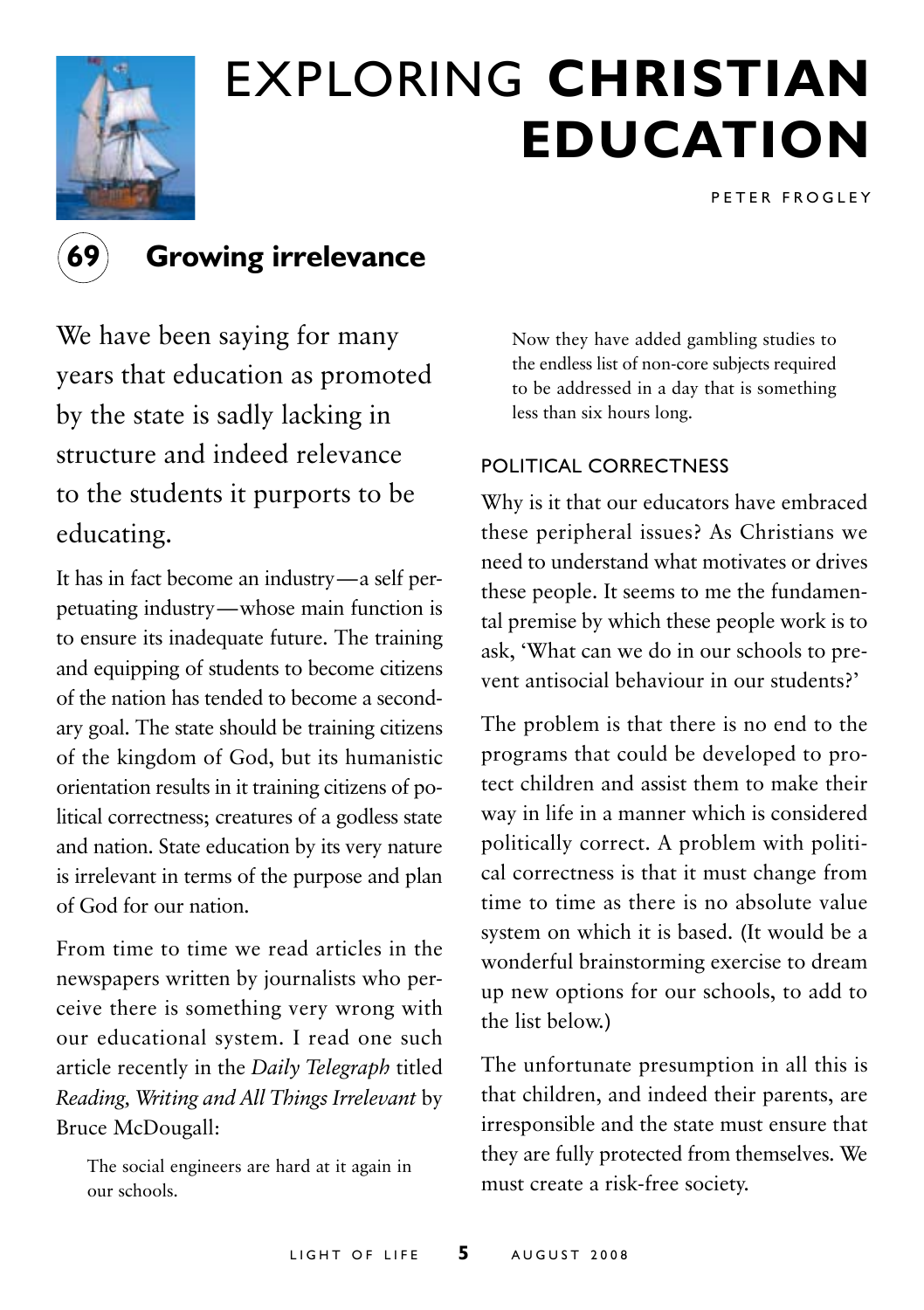One of the great scourges of this philosophy is the rise of litigation, which is based on the notion that people are not re-

# schools are becoming a dumping ground for 'social engineering'

sponsible for themselves and need to blame someone else for the dilemmas they face in life. Frankly, such self-centredness is very logical if God is taken out of the equation, but it ultimately creates an untenable and unworkable society that will eventually collapse in on itself.

McDougall goes on to present a list of programs teachers are meant to teach in addition to the courses one might reasonably expect should be taught in a school. It has become quite impossible for teachers to cope with the volume of programs they are expected to teach. In practice imperative programs lose their politically correct status and are replaced by new imperative programs to ensure that teachers are almost able to manage:

Across the state, teachers' cupboards are bulging with 'resources' on road safety, personal health, obesity, safe foods, civic pride, values, drugs and alcohol, multi-culturalism, child protection, life skills, bullying and anti-homophobia. There's even a program now to teach rugby league in primary classrooms, promoting NRL players as role models for students.

Not long ago it was recommended students be taught how to prepare for bushfires.

It has become so ridiculous that those of us who are approaching retirement age wonder how we have been able to survive thus far in life, when we had little or none of these

protective programs to assist us in life. I am sure many have seen the comic lines describing the way of life in the past and posing the question of how we ever survived.

It does seem that it is impossible to protect people from themselves. You may remember how governments introduced crash helmets for motor cyclists, but they allowed many riders to do even more foolish things and be able to injure or even kill themselves in a more bizarre fashion. (Incidentally, some may recall complaining about riders having to wear helmets and some jesting that it would perhaps be a good idea if cyclists wore helmets, too!) Where does do-gooderism end? And the answer of course is that it doesn't. Ask any government regulators and you will find they still have a plethora of new measures up their long sleeves to protect us from every imaginable risk—whether you want to be protected or not.

#### WHAT SCHOOLS DO

It is generally accepted schools should spend at least 80 percent of their time on key subjects of the curriculum, while the remaining 20 percent is shared between an exhaustive list of other activities.

There may be some debate about the proportion of 80 percent, but nevertheless it seems a reasonable guide. What is sometimes more difficult to assess is what constitutes a 'key' subject. Without going into that debate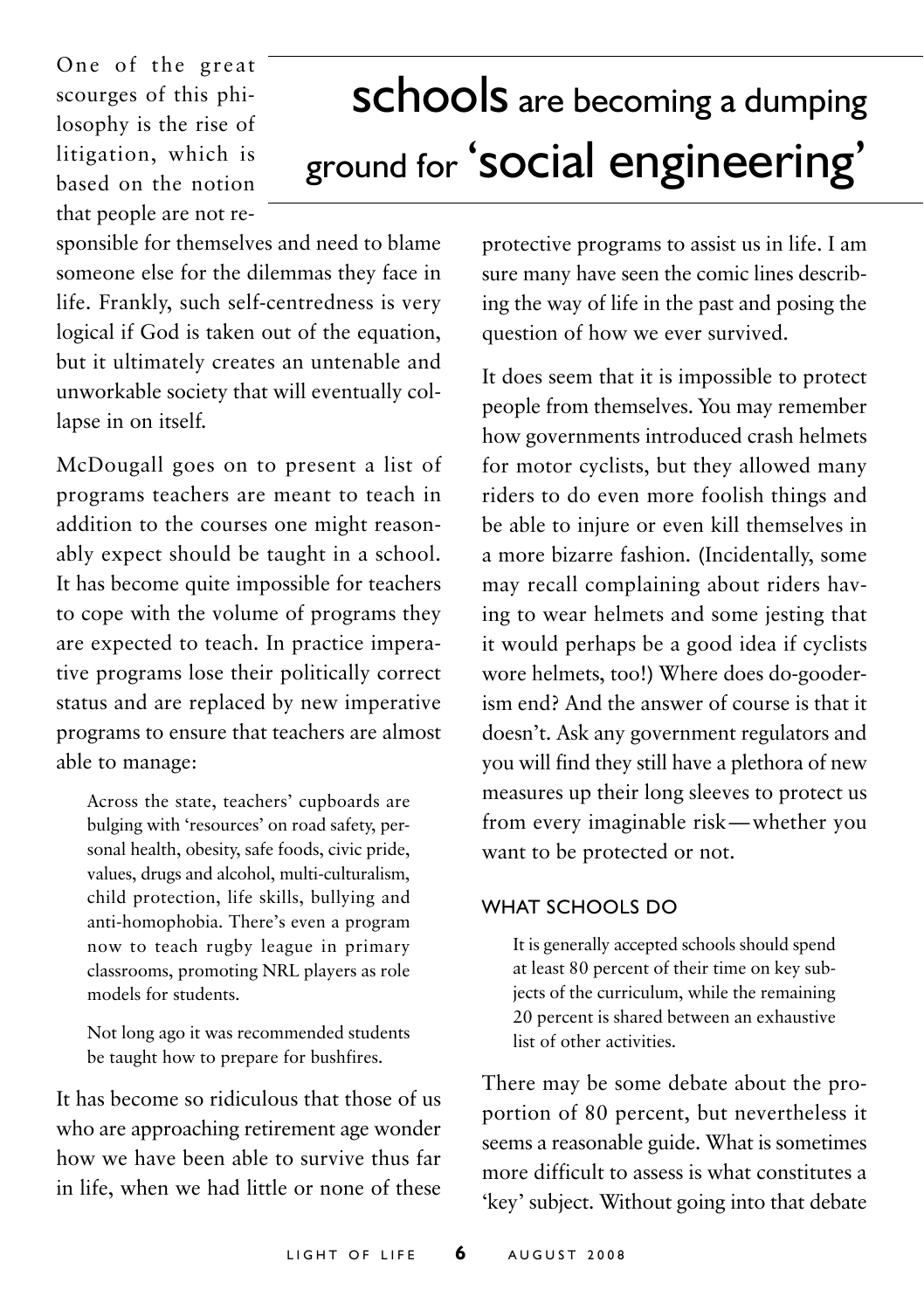and revealing my inadequacy in educational jargon, I will assume for Christian education that Bible, English, Maths, Science, History and Geography are key subjects; whilst Art, Music, Craft, Physical Training and others fill the complement of subjects. If those subjects are going to be taught in any worthwhile manner there will be a full timetable!

It is true that many of the extra programs can be fitted into existing subjects without detracting from their main thrust. For example, health can be included in science or craft courses. In addition, many of the programs that are foisted upon schools cover areas of parental responsibility and should be left with parents. I do realise that perhaps a growing number of parents are delinquent in fulfilling their responsibilities, but this does not give schools the right to infringe on family responsibility.

#### Neglect of basics

As extra programs have intruded into school timetables and as teachers have moved to becoming learning clinicians, rather than instructing teachers we have noted a diminishing competency in basic skills.

Governments love to trumpet the success stories of the education system but thousands of students are still struggling with basic work such as reading, comprehension and numeracy.

All the results indicate a diminishing of standards in basic subjects. It is not that children are dumber today; it is the way education has organised itself. There are three fundamental points including the one

discussed in this newspaper article that contribute to the dumbing down of standards.

1. Introduced too many programs

We live in the so-called 'information age' and schools have sought to provide more information for students without organising information in achievable packages. Along with this has gone the thinking that we must protect children from every conceivable danger posed by life. A noble idea, but one that is not practical nor achievable given the effect of sin in the world and a responsibility that is primarily that of the parents.

2. Rejected absolutes of God

Philosophically education has long ago rejected the idea of a sovereign God who rules the world through the absolute values He has set down in His law. Having dispensed with Him we are left with ourselves and the religion of man—Humanism. So our educational program is built on the premise of what is good for me—assuming we can know what is good for us without God. Thus as we keep changing the meaning of 'good', we keep changing the school program, to the point we could suggest the god of education is change. Change is good because it employs many people reorganising the chairs on the ill-fated boat—thus keeping afloat the enormous educational bureaucracy.

3. Removed effective discipline

Discipline is order—godly order—and thus has been eliminated from schools and homes to be replaced by threat and bribe.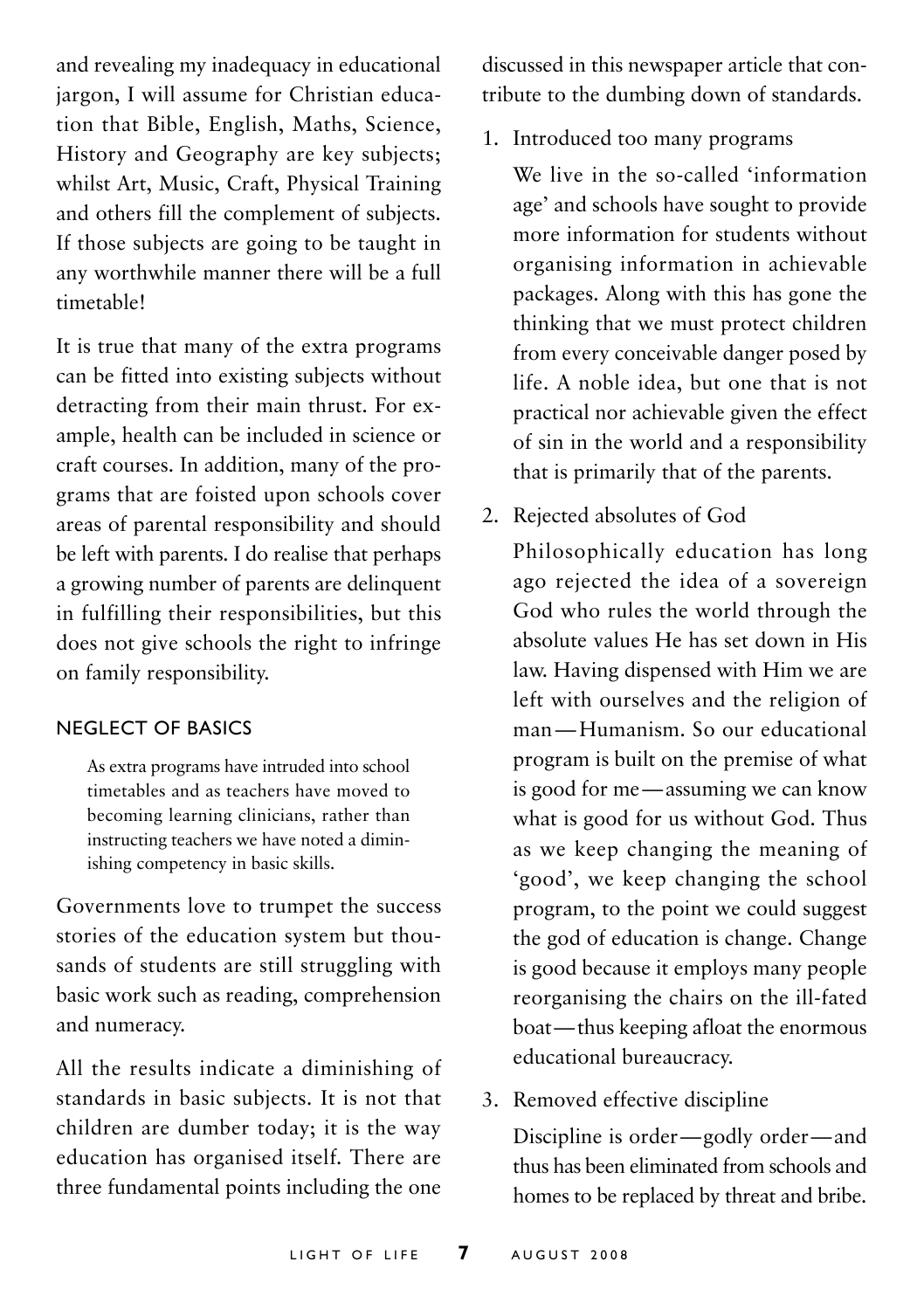Discipline involves training according to an established order. If one does not believe in order than there is nothing to discipline. The Bible is a book of discipline—discipline of our lives according to the Word and Law of God through the power of the Holy Spirit. For there to be effective discipline there needs to be effective sanctions against those who refuse to conform to the order. The sanctions presented to us in the Bible are corporal discipline and the ultimate sanction—death. Our society has rejected these sanctions, so there is no sanction to prevent children doing whatever they want. We call it 'doing your own thing' and in God's eyes that is rebellion. As this is the current value of society it is little wonder that we are lacking in discipline and thus godly order in our lives.

#### Frustrated principals

For some time principals have feared their schools are becoming a dumping ground for programs that amount to little more than 'social engineering'.

A few years back one school leader calculated that more than 60 extra education tasks were proposed in a 12-month period—most of them by politicians or community interest groups.

These principals have understood what is going on. Social engineering—the changing of values, behaviours and hopefully attitudes of children to be conformed to that which is politically correct. Principals generally do not want to be social engineers—they want to teach children. All of this is a reflection on parents and families who have, often unwittingly, accepted by their inaction that the state

has the right to provide social engineering as a key subject in schools. In the process their children have been engineered and parents are left wondering what has happened to their child. Parents, you cannot afford to leave your children in a place of risk at the mercy of social engineers. In the short term you will not change the schools so it is important that you place your children in a safe environment. A state school is not a safe environment and you cannot assume that because a school has Christian in its title or ethos that its practice is Christian in any biblical sense. Choose a good Christian school, or home educate your children. Remember, they are your responsibility to be trained in godliness and do not allow them to become victim of social engineering and political correctness!

#### The standard

With good intention governments have attempted to halt the slide in academic standards by introducing standard tests. Quite a good idea, but one which I predict will be largely unsuccessful. But let our journalist comment on this:

Over the next three days a million students in Years 3, 5, 7 and 9 will sit the first national assessments in literacy and numeracy. In a country as wealthy and healthy as Australia, good results will be expected.

But our children and their teachers could be going into these tests ill-prepared.

Maybe Prime Minister Kevin Rudd needs to call another 2020 summit to work out exactly how schools should be spending their precious time.

Before all the programs piling up on their desks collapse under their own weight.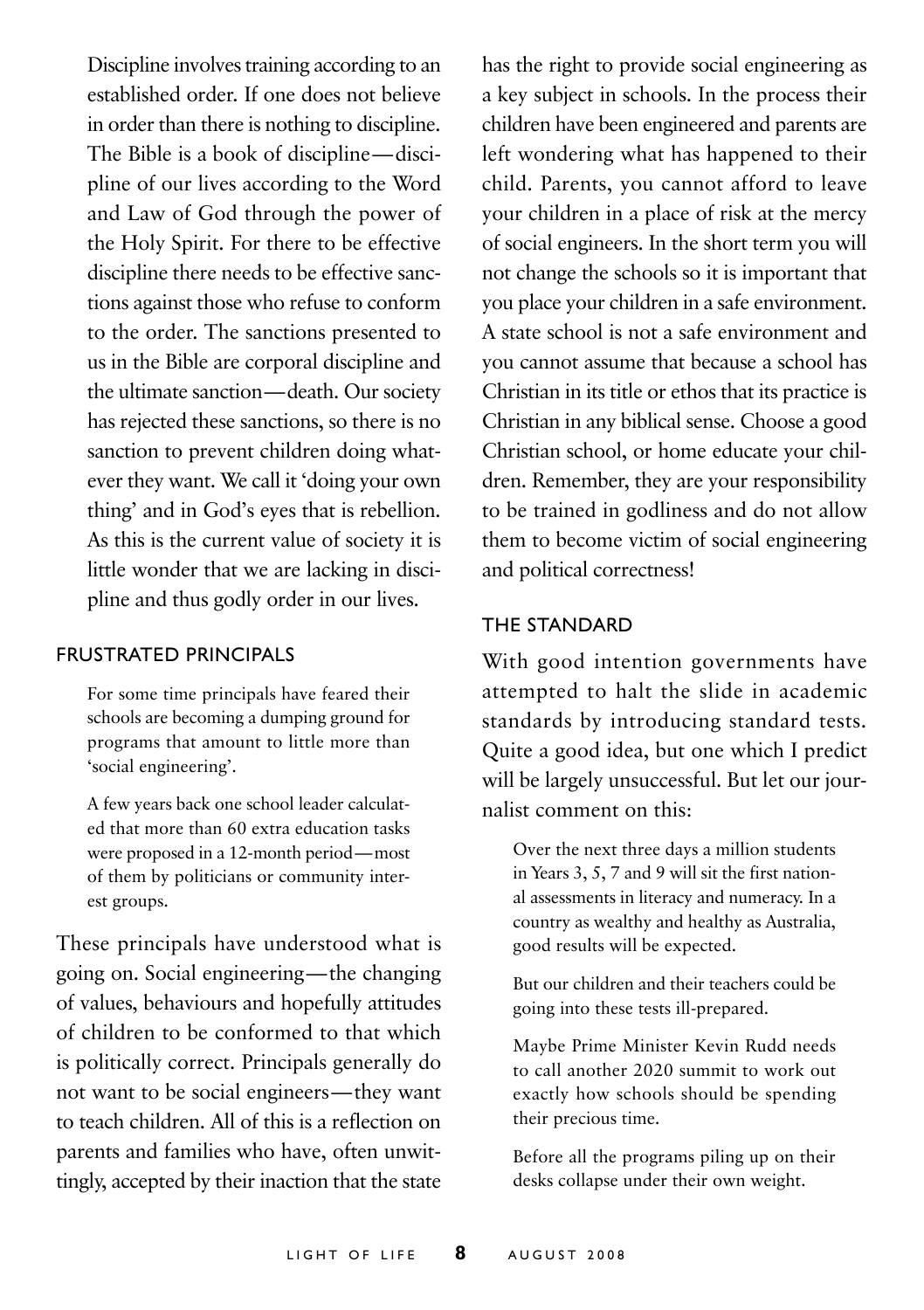

# Christian Appreciation of **the Arts**

LANCE A. BOX

My teacher training was secular and at a primary level. I am not an Art practitioner, and have only given Art instruction to students from ages 9 to 12.

As a teacher of the Arts in a Christian school, I have often found myself between a rock and a hard place. I know that there is more to the Arts disciplines than is often tolerated by well-meaning religious people, but at the same time, I am conscious that much of what is offered by our secular colleagues is offensive to the Faith. Are there some guidelines that can enable us to be relevant and Christian?

It seem to me that there are possibly eight broad guidelines that can assist in the task of teaching the Arts in a Christian setting. The guidelines could be equally helpful in choosing literature for study, analysing poetry or considering works of fine art, dance and drama.

This paper has been written with brevity in mind, and several assertions will be made without explanation and qualification. As dialogue over these ideas develops, the gaps can be filled with broader definitions.

My first assertion is that Christian Art has as its focus, Christ. Christ is both God of very God, and at the same time, Man of very Man. This will mean that Christian Art will celebrate the Deity and glory of God in Christ, and also it will celebrate what it means to be human—created in the image of God, fallen and living in a fallen universe, but also redeemed with an important part to play in God's ultimate purposes. In the beginning God created the heavens and the earth—and Christian Art will explore both heavenly and earthly themes.

Many have tried to make Art reside under the umbrella of creativity (and creativity has been defined as the making of new combinations out of existing components). However, human depravity can also be creative in the light of this definition. Often the products of such creativity are not acceptable in a Christian context—when the so-called graffiti artist paints a railway carriage (and in the process destroys the property that belongs to another) he is being creative, but: Is the product of his activity Art?

It is my contention that the thing that makes Art distinctively Christian is its redemptive quality. Redemptive Art will be creative, but it does not necessarily have to be prepared by Christians. Christ came to redeem the cosmos—reverse the chaos and disorder that impregnates the created realm as a consequence of sin. Christian Art will con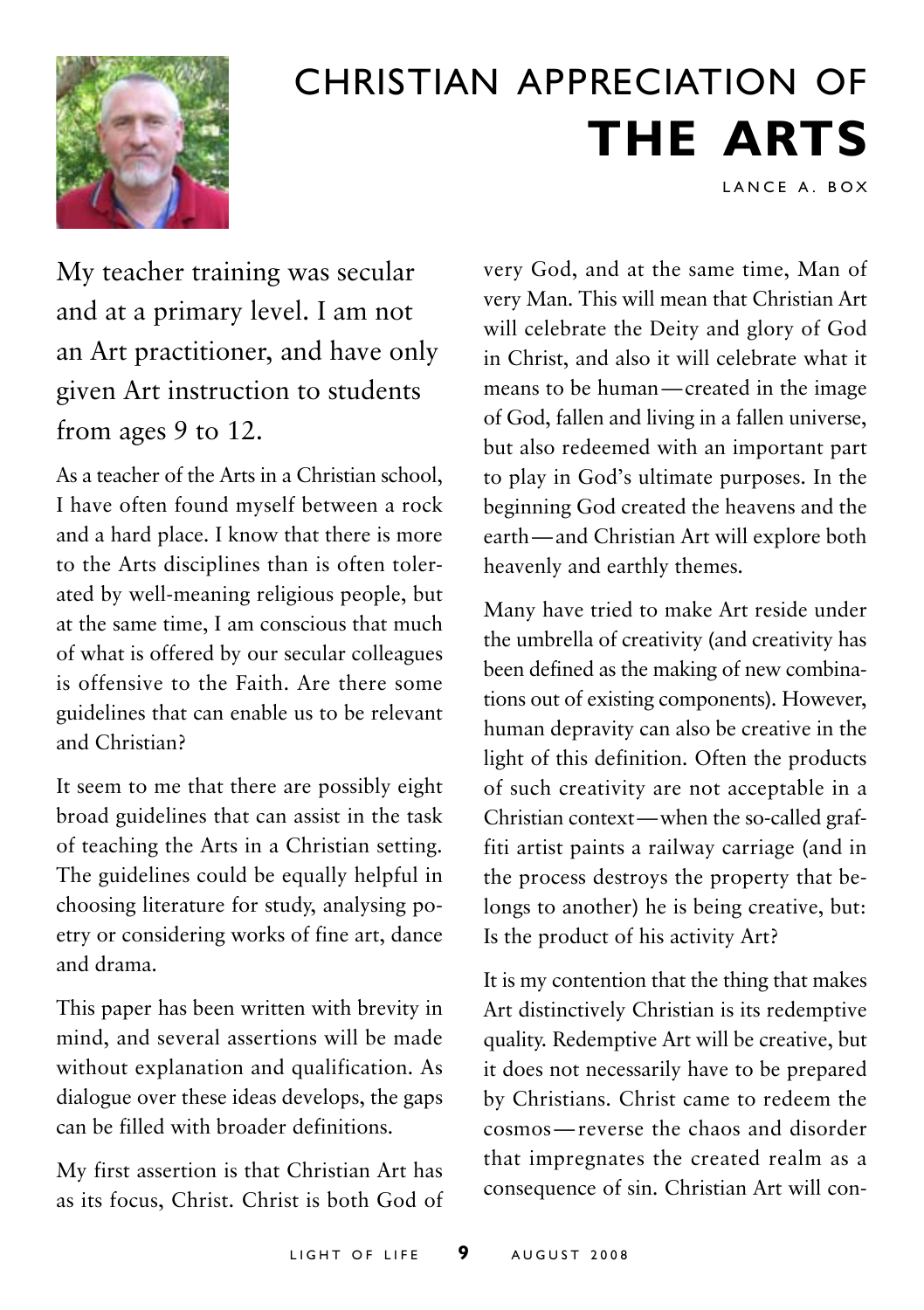tribute, to some extent, to this redemptive process. This process could also be called a beautification process.

As a community becomes saturated in the Word of God, symbols will be used and understood in the process of economical communication. Christian Art will utilize an enormous range of symbols, but through these symbols, an enormous amount will be communicated.

Now, having identified the coordinating principle of redemption as the foundation for defining Art, we can begin to discuss some possible guiding principles for Art from a Christian perspective.

The first of the guidelines relates to the celebration of God's creation. Any expression of the Arts that brings into focus the beauty and wonder of God's creation is valid in a Christian context. Such works need not mention God, Jesus, or have religious themes. God said of His creation, It is good. As we participate in the redemptive process (or the beautification process) of the created order—by painting beautiful things, or penning beautiful words, or dancing beautiful dances, or laying out beautiful gardens—we are mirroring God Himself. Why shouldn't we enjoy God's creation for what it is? He made it for us.

God created ex nihilo but we who are made in His image take the details of God's fiat creation and arrange them in new and interesting ways. The second guideline relates to celebration of God's creativity, and His infinite variety of pattern and order. Again, as Christians, we can appreciate the creativity of new word associations, intricate designs, and complexity of relationship without necessarily requiring religious overtones.

A reality of life is that the sin of Adam has thrust the whole created order into depravity. At every hand there is evidence of the depraved state of the human condition. It is valid, as a Christian, to express and study the depravity of man. This is the third guideline. The point at which we overstep the mark is when we celebrate sin, or make sin appear to be attractive. As Christians we need to agree with the Apostle Paul that sin is exceeding sinful, and Christian involvement with it needs to be on that basis. Anything less is to crucify again the Lord of glory. This is why Christians can never sanction pornography as Art—it makes out lust, adultery, and all other perversions to be good. It is sin, and should not be in the repertoire of an Artist who calls himself a Christian.

The world often portrays the human condition, but offers no hope beyond it. A fourth guideline is the celebration of redemption and the hope beyond the fallenness of the created order. We can portray such hope in ways that are not necessarily religious, also. Stories of reconciliation, poems that conclude with a contrasting high point, music that resolves in a major and finished chord, all reflect this reality of redemption.

Having said all the above, the fifth guideline is the acknowledgement of the place for the Arts in Evangelism, the communication of the gospel and the creating of an atmosphere that enhances—not mediates—worship. The making of idols is not permitted (mediation), but using an appropriate colour-scheme in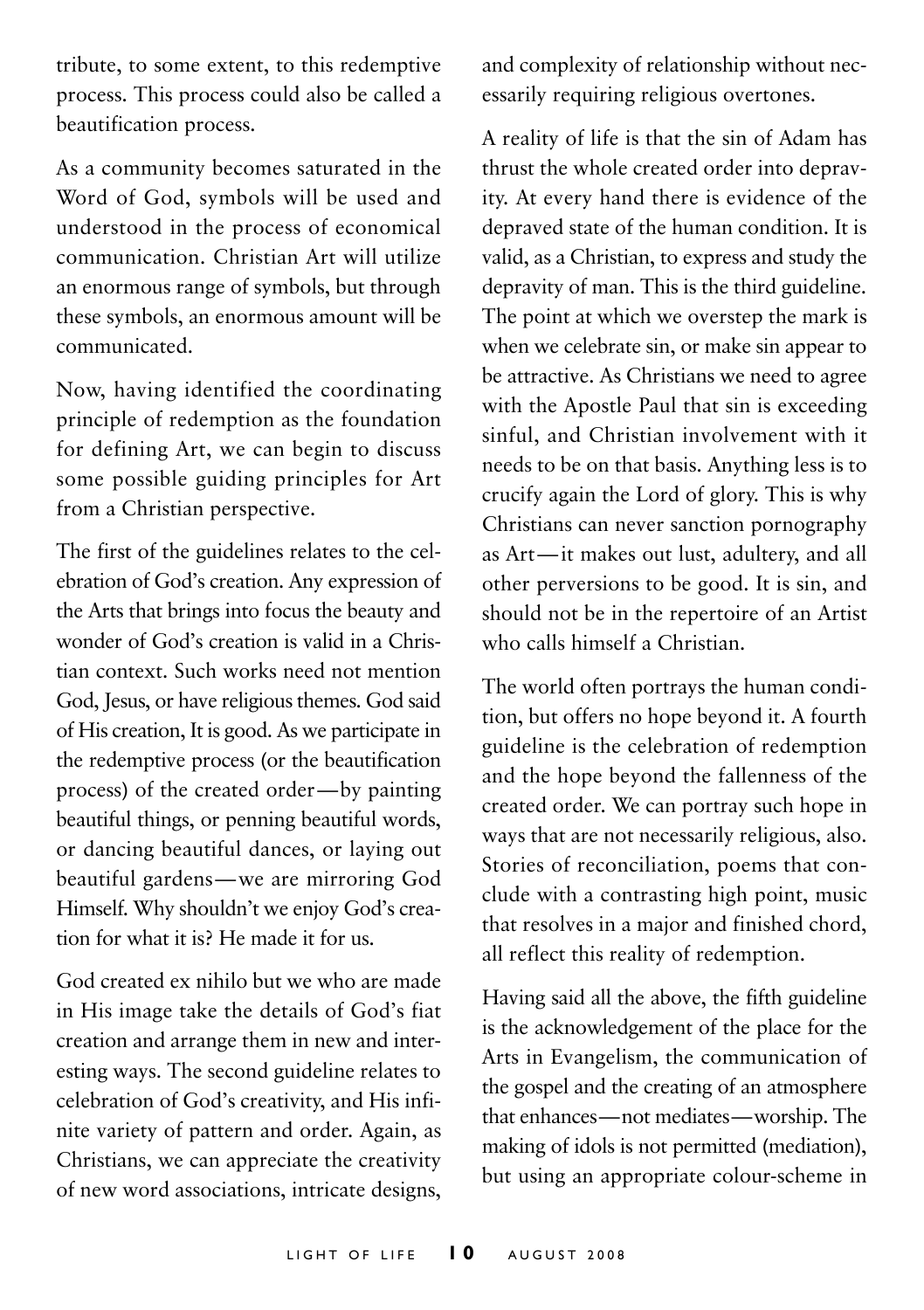the painting of a church building is essential (atmosphere enhancing). Drama, for instance, is a powerful tool in the presentation of Gospel

# distinctly Christian Art has <sup>a</sup> redemptive quality

truth. Those expressions of the Arts that clearly and directly outline the simple message of the Gospel need to find their ways into the classrooms of our Christian schools, and our Christian home schools.

A sixth guideline would be the celebration of covenant community. Relationships, in all their complexities, need to be explored in a Christian context (both thematically, and also structurally in the framework of a composition). The emphasis needs to be on a movement towards the agape that Jesus commanded of His disciples; the love that would convince the world that the Father sent His Son. Covenant community would also include worship, because the Bible clearly places worship in the context of covenant relationships. The prayers of husbands are not answered if they are out of relationship with their wives; being denied Christian fellowship by Church leaders, is to be handed over for the destruction of the flesh by Satan. The Arts, in a Christian context, need to explore and celebrate these expressions.

God has embellished His Self-revelation with symbolism. Symbols encapsulate vast sweeps of meaning. As we master God's symbols, and symbols of Christian and contemporary culture, we become more efficient in our inter-relational communication. A seventh guideline relates to the development of skills in symbolic communication. Christian schools, and home schools, need to show students how to read religious and cultural symbols in the Arts, and train them in the use of symbolism in their own expression of the Arts.

God created all things in six literal days, and on the seventh day He rested. An eighth principle relates to the ability to step back and simply enjoy the Art created on the other six days. We need to train our students in the processes of Art appreciation, which will require skills in criticism, historic contextualism, and aesthetic appreciation. Christian Art may cross over into the sphere of Craft, and have a utilitarian purpose—we can eat off beautifully crafted dinner plates and drink out of beautifully crafted coffee mugs. Christians need to be encouraged to fill their homes and offices with objects of Art. To do so will be a redemptive act—an act that reflects the purpose for which Christ came.

These guidelines are not presented as an exhaustive discussion on the topic. Perhaps others could take these ideas further, and think through the issues relating to practically applying them in the classroom. Perhaps there are further guidelines that could be suggested. To some extent these guidelines may be incomplete, but I do hope they are useful.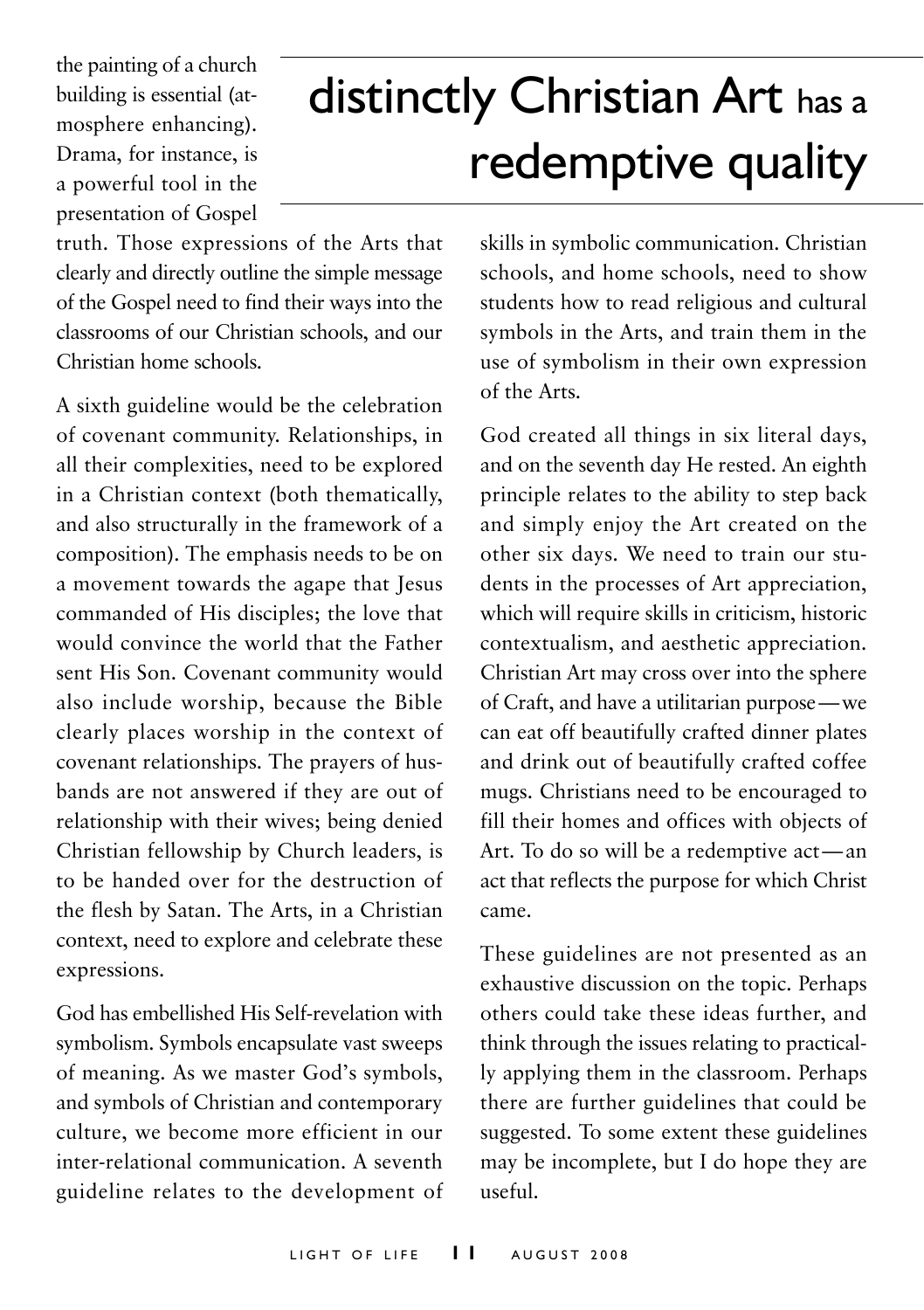# L E T ' S T E A C H A R T

Grade<sup>1</sup>

**In the preceding article Lance Box has given us a sound but brief philosophical study on Fine Art. He came to writing this paper because of the difficulty many teachers and parents face when endeavouring to approach the teaching of Fine Art to their children. Many Art programs are little more than activity sheets with some basic art skills thrown in. Lance has set a background for a more thorough and Christian approach to the subject.**

Many years ago Terry Lewitzka received an inspiration from the Lord which set out a biblical

method of teaching Fine Art. He faithfully developed these ideas and tested them in classrooms. For various reasons this material was not put in marketable form for many years. Now we are able to offer the outstanding DVD for teachers, parents and children in two

parts. Firstly a masterful rationale for teaching Fine Art and secondly a step by step presentation of teaching the basic elements of line, tone and colour for each of the first seven years of schooling.

In conjunction with the DVD are Teacher Manuals for *Let's Teach Art* for Grades K, 1, 2 and 3. Each book contains very helpful preliminary materials including a definition of Art, the aim of teaching Art and a curriculum outline with lesson and materials summaries. Each book has 40 illustrated lessons (one for each weekly lesson for the year) arranged



with an Objective, an Activity, a Life Application from scripture and a materials list.

To supplement the History of Art component we have available Gombrich's *The Story of Art* (the world's best-selling art book with over 7 million sales).

Ordering details can be found on page 4 of LEM's *Curriculum and Library Catalogue* or on our website at **www.lem.com.au**.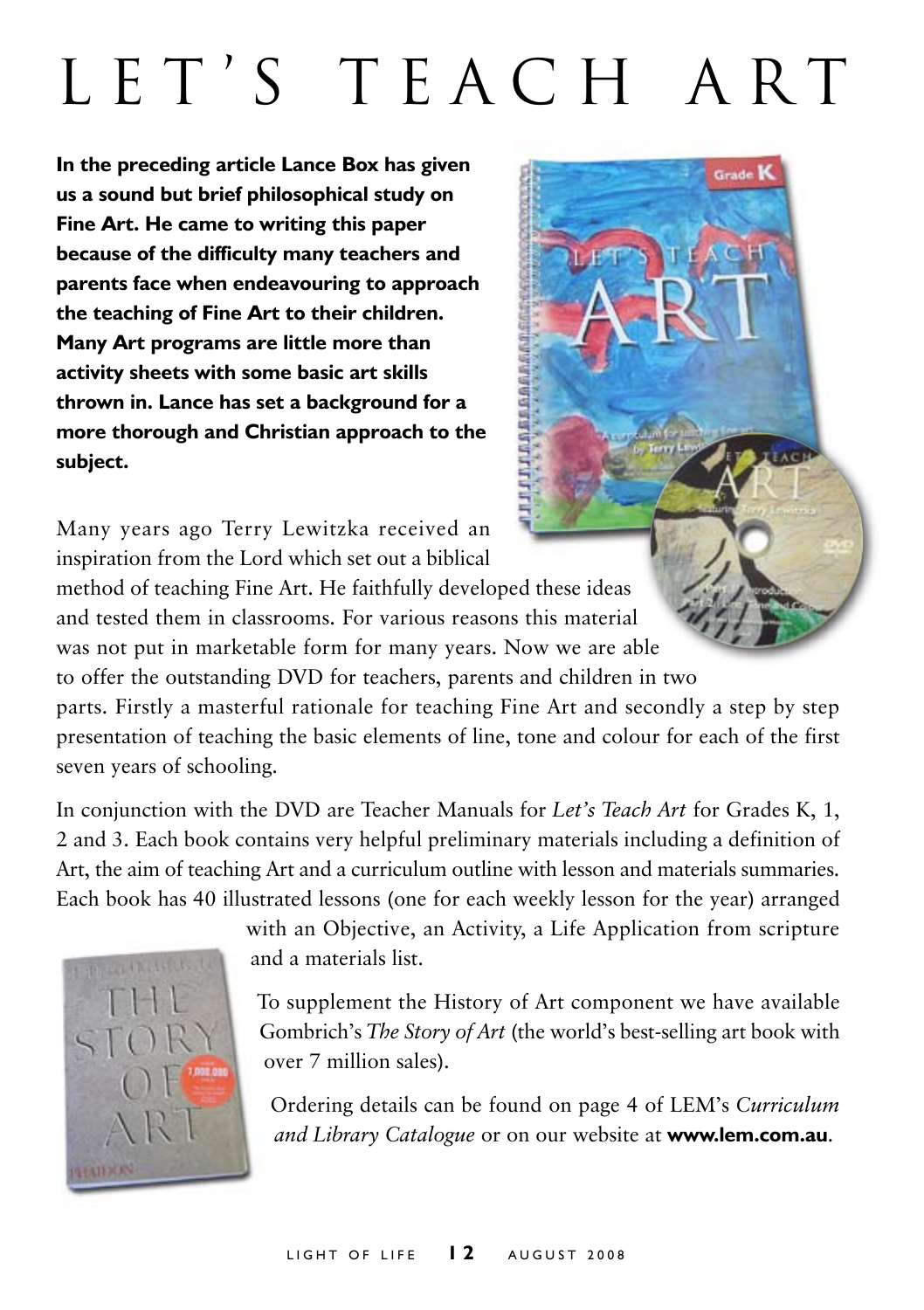

# Last issue we explored the 'alphabet diseases' and how these are being successfully treated by naturopaths, such as Dr Michael Sichel.

This time we look at an article by Professor Andrew Kemp of Westmead Children's Hospital in Sydney, which indicates that mainstream medicine is also recognising the part diet plays in so many of todays health issues.

#### **ADDITIVES**

Removing artificial colours and preservatives from the diets of children with ADHD should be considered a first-line treatment to reduce hyperactivity, a child allergy specialist says.

Professor Andrew Kemp from the Children's Hospital at Westmead, in Sydney, says there is good scientific evidence that preservatives and colourings increased hyperactive behaviour.

We would suggest that artificial colours and preservatives should be removed from

# **HEALTH NO ARTIFICIAL** colours or flavours

P E T E R E R O G L E Y

all our diets, but this article is simply addressing ADHD. Food additives have been introduced to prolong shelf life; to provide flavour to processed, flavourless food and to make the food look better.

The list of chemical additives to food is endless and many are petroleum by-products. Some have been shown to be carcenogenic, but few are ever pulled from the market. Let's look briefly at a couple of these additives.

**Monosodium Glutamate (MSG)** is a flavour enhancer which is an extract of wheat or corn glutens. Provides a meaty taste where little or no meat is present and has a preservative effect.

**Synthetic vitamins and minerals** which are added to attract health conscious consumers.These are toxic, useless to the body and made primarily from coal tar by-products.

**Emulsifiers** make products softer and fluffier. However, they reduce nutrient quality by up to 20% and contribute to several serious medical conditions.

**Stabilisers** are added to improve texture and keep quality. They are used in thickening agents in ice creams, baby foods, cakes,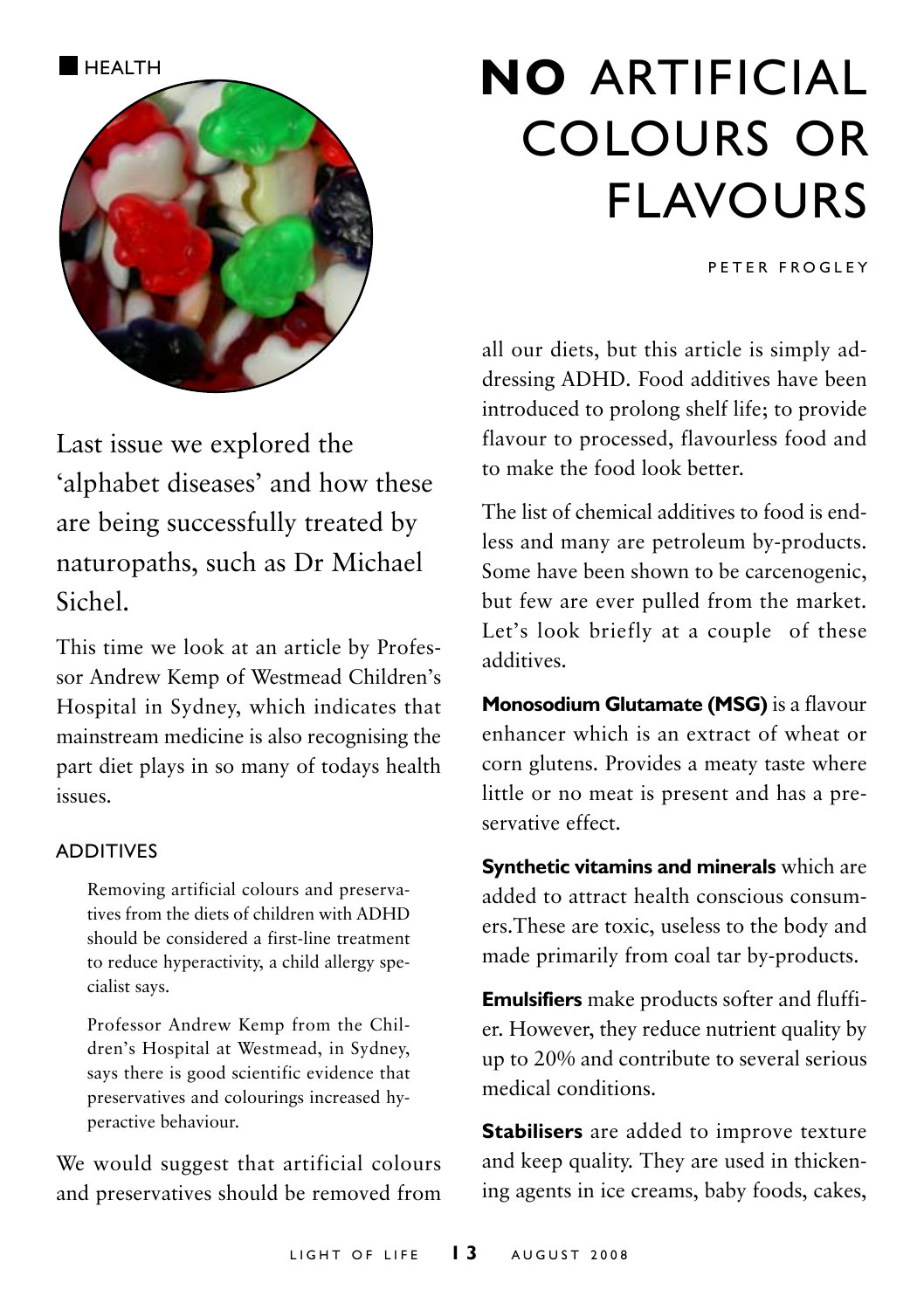etc.Again these chemicals contribute to various conditions.

Many parents are not aware of these facts and continue to feed their children 'foods' which may cause significant harm and which are shown to be major contributors to behavioural problems.

### DRUGS STILL FLAVOUR OF THE MONTH

However, parents of kids with attention deficit hyperactivity disorder (ADHD) were rarely encouraged to make dietary changes.

'Three main treatments are available for hyperactivity in children—drugs, behavioural therapy and dietary modification,' Prof Kemp wrote in the *British Medical Journal*.

'Interestingly, the use of drugs and dietary modification is supported by several trials, whereas behavioural therapy, which is presumably thought necessary for adequate treatment, has little or no scientifically based support.'

Despite the evidence much medical practice has continued down the well worn path of prescription of drugs, whilst parents are increasingly turning to alternative options.

### Natural Approach Increasingly **FAVOURED**

He said eliminating colourings and preservatives was wrongly regarded by some as an 'alternative treatment' rather than a standard treatment, like drugs, for ADHD.

By contrast, alternative medicines that were regarded with suspicion by many medical practitioners were used widely by up to half of ADHD families, Prof Kemp said.

# synthetic vitamins and minerals are **USeleSS** to the body

Medical authorities are increasingly likely to turn to alternatives rather than the standard drug therapies as the inherent dangers of such drugs is becoming more and more obvious. This is good news, but parents should be aware that this good news takes some time to filter down to GPs and the like, so it is important to insist on help in taking a natural route to endeavour to assist children with behavioural difficulties.

A recent trial in almost 300 British children without ADHD showed that eating a mixture of food additives, equivalent to that found in two 56 gram bags of sweets, significantly increased hyperactivity.

Prof Kemp said there was a strong case for trialling elimination in ADHD kids given the evidence, the harmless nature of such intervention and the large numbers of children taking drugs for hyperactivity.

For many the dangers in ingesting food additives has been known for many years. so it is very heartening for them that current research is increasingly supporting their warnings. The challenge for the rest of us is to be willing to make the necessary changes in diet. This should be easy, but in fact we have become addicted to many of these processed foods with their additives and it is often a painful experience to make the change. For the future health of our children, however, it is a sacrifice well worth making.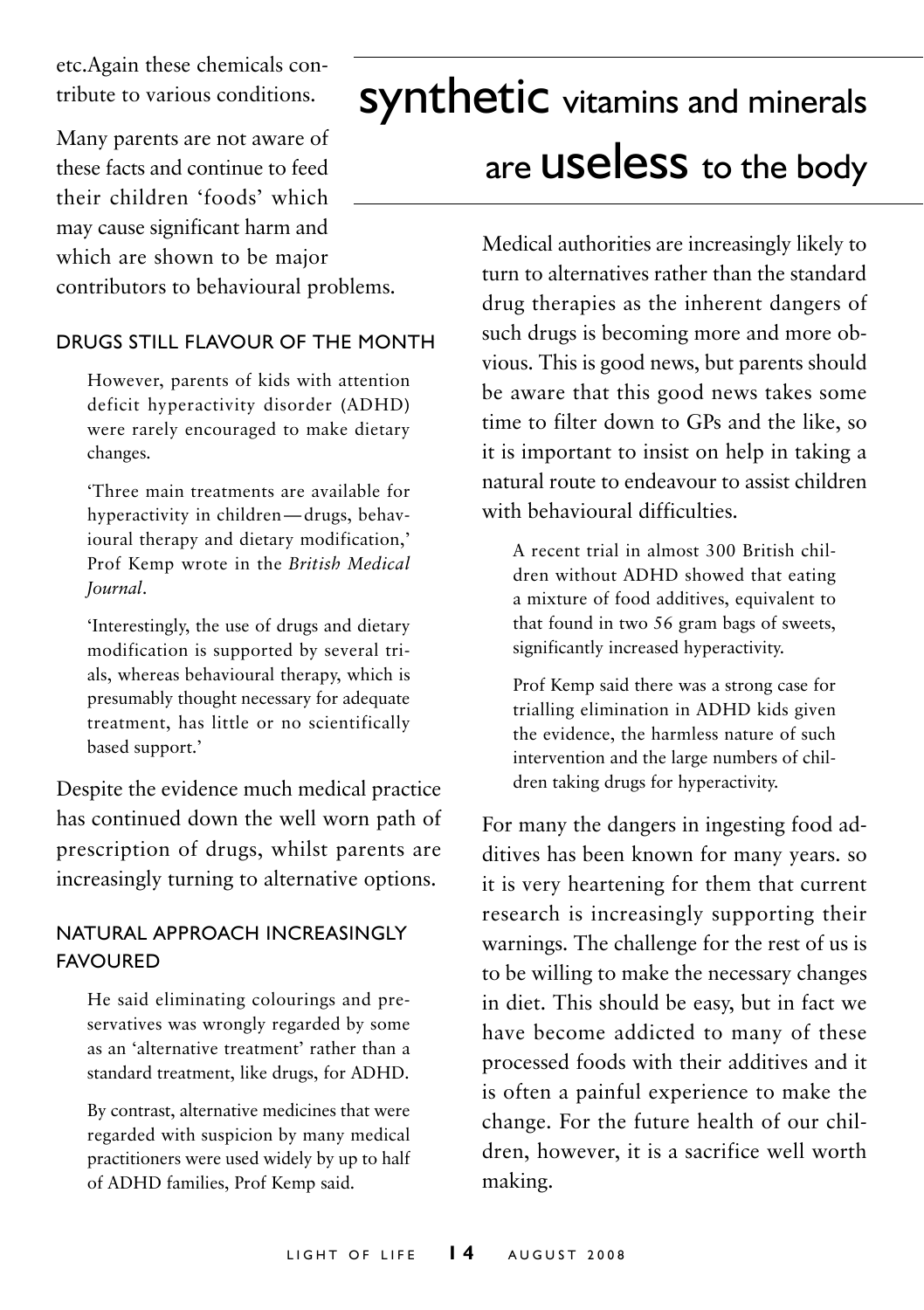# **Bob Jones University Press**

## Grade 7 Literature

This new third edition of *Explorations in Literature* is a complete reset of the previous edition with additional exercises.

Student Text **\$57.05** Teacher Edition: 2 spiral bound volumes with CD ROM **\$67.40** Tests **\$17.90** Answers to tests **\$11.00**





# **Teacher and Parent Resources**

We are now stocking several highly recommended titles from Shepherd Press that are bringing insight and blessing to parents.



## SHEPHERDING A CHILD'S HEART BY TEDD TRIP

The revised and updated edition of this classic is about how to speak to the heart of your child. Written for parents with children of any age, this guide is the product of many years' experience. 212 pages. **\$19.20**



### HEAVEN AT HOME BY GINGER PLOWMAN

Thoughts on creating and maintaining a peaceful haven at home where spirits can be renewed, dreams nurtured and life is lived to the full. 224 pages. **\$19.20**



### **EVERYDAY TALK BY JOHN YOUNTS**

God instructs parents to talk to their children every day about God. This book provides practical, creative ways to do that. It teaches how to lead your child to a greater awareness of the presence and glory of God. 151 pages. **\$17.85**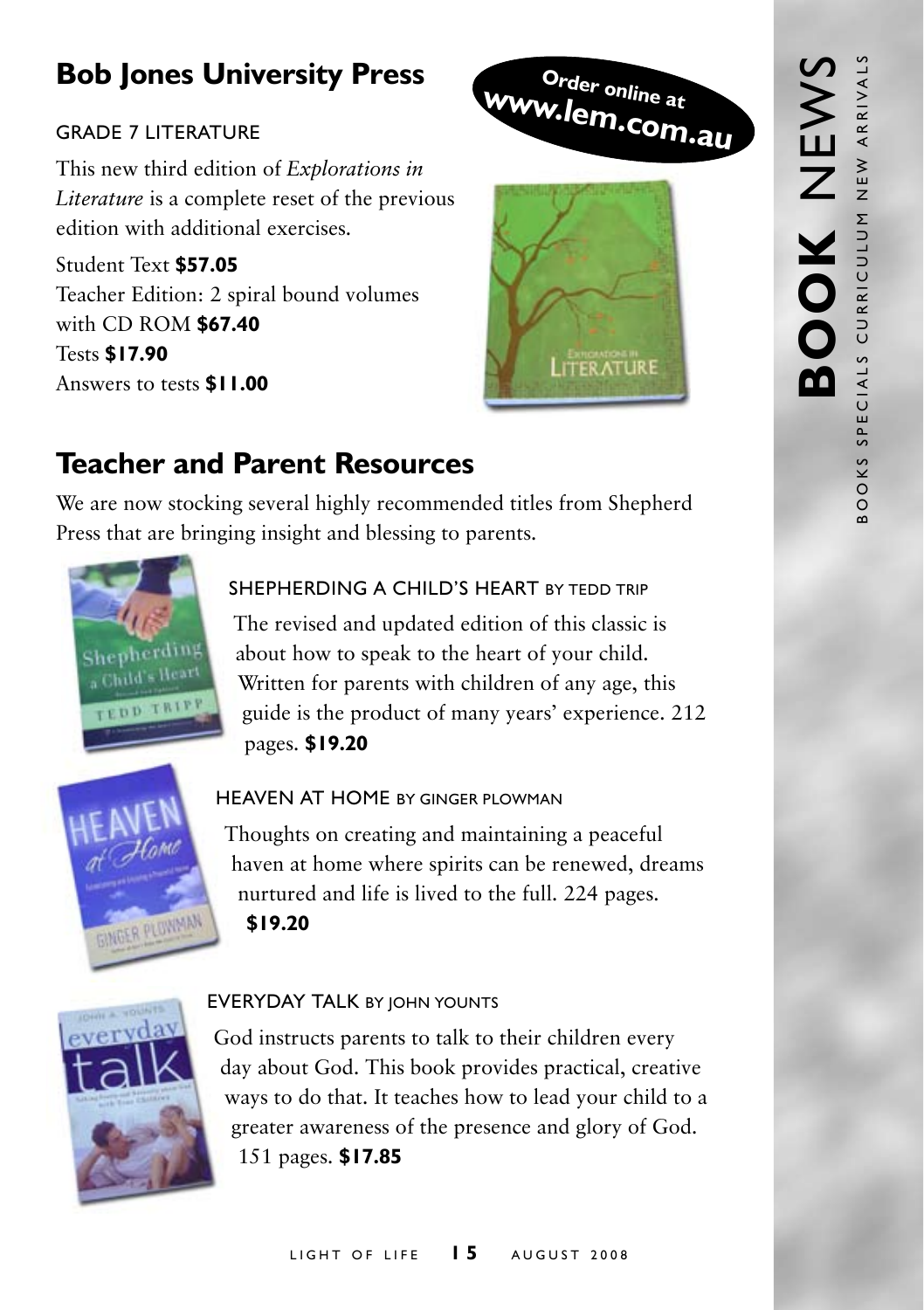

## Instructing a Child's Heart by Tedd and Margy Tripp

Helps provide children with a consistent, persuasive, biblical framework for understanding the world God has made and their place in it. 188 pages. **\$19.20**

## **New Rushdoony Releases**

## Numbers by R J Rushdoony

The book of Numbers can appear at first glance to be a rather boring narrative. Numbers is a testimony to all generations that faithfulness during the unglamorous years is the only guarantee of securing the promise of inheritance. This title is the latest addition to the 'Commentaries on the Pentateuch' series. Hard cover, 428 pages. **\$61.90**



## THE CURE OF SOULS BY R | RUSHDOONY

Cuts through the misuse of Romanism and modern psychology to restore the doctrine of confession to its biblical foundation. Hard cover, 320 pages. **\$35.75**



### SOVEREIGNTY BY R J RUSHDOONY

The doctrine of sovereignty is a crucial one, because through it Christians will be better equipped to engage each and every area of life. A ground-breaking development of one of the most neglected doctrines. Hard cover, 519 pages. **\$55.00**

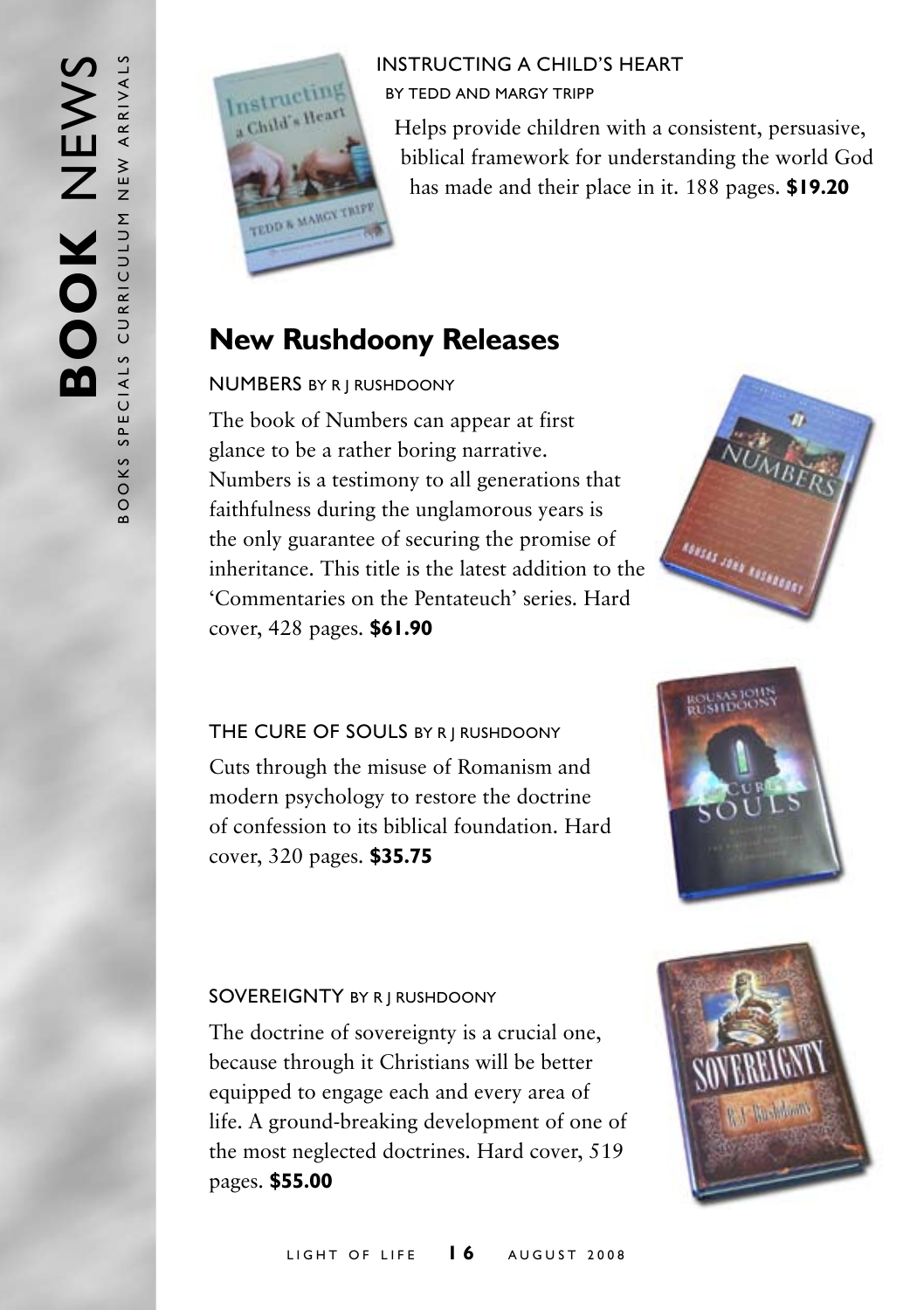# **Prophecy and Eschatology**

## The Handwriting on the Wall **BY JAMES JORDAN**

A covenant historical approach to interpreting the imagery of the book of Daniel. This commentary sees the fulfillments of Daniel's prophecies as relatively near to the time of writing. Hard cover, 723 pages. **\$61.80**



### BACK TO THE FUTURE BY RALPH BASS INR

Before writing this study in the book of Revelation, Ralph Bass Jnr was a dispensationalist for thirty-five years. Like so many of us, he was asked questions he could not answer using the dispensational system. Bass has created a verse-by-verse commentary of the text with exposition that is clear and to the point. In some ways, this is a better commentary than David Chilton's *Days of Vengeance* in that it avoids some of the more speculative interpretations. Alternative interpretations, especially



dispensationalism, are also examined. Hard cover, 535 pages. **\$39.80**

### Demystifying Revelation

A DVD presentation by Gary DeMar and Kenneth Gentry tackling the hard issues of Revelation. 120 mins. **\$27.40**

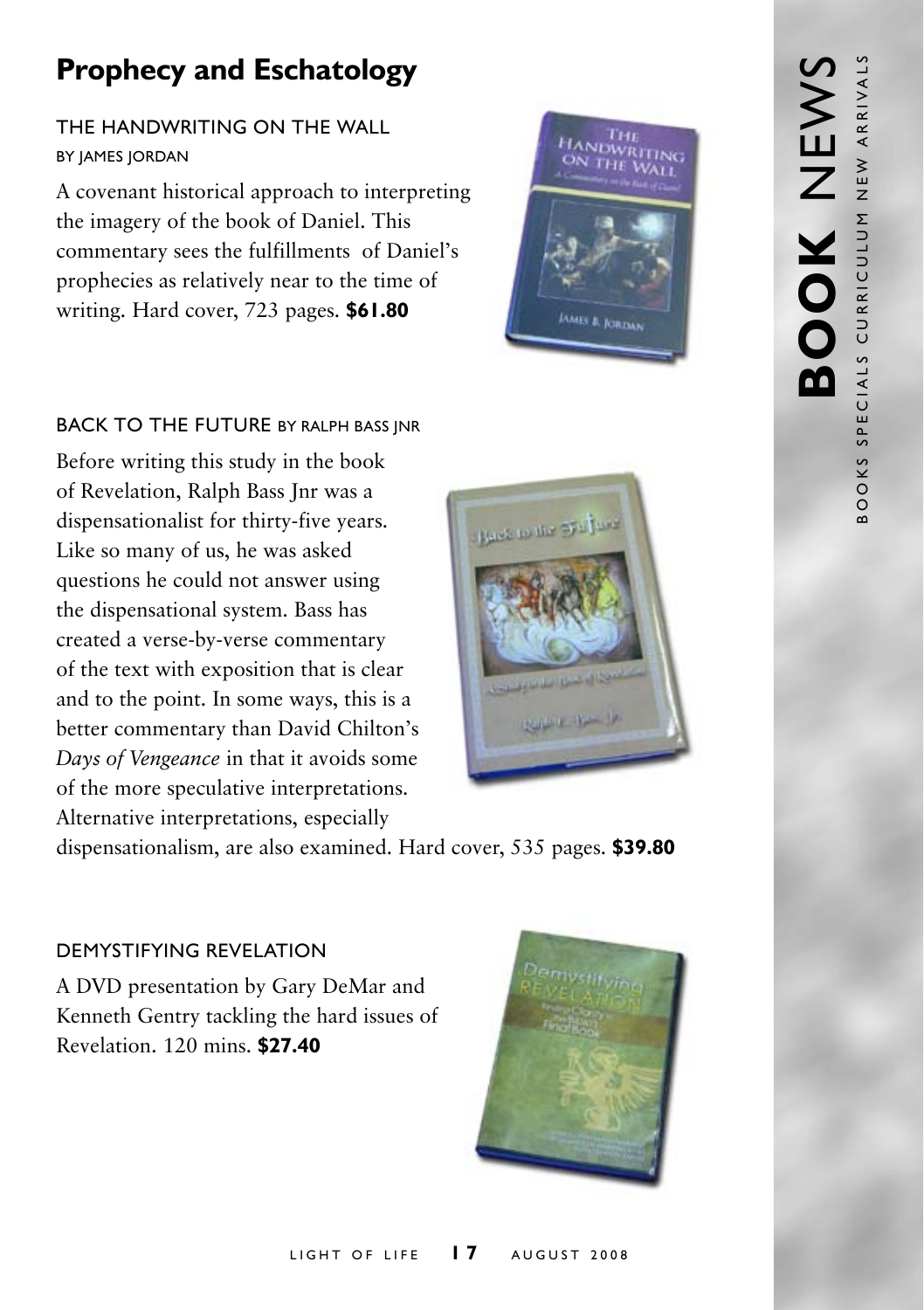

# LEM PHONICS **corner**

I want to devote the next isssues to sharing good ideas which you as mothers, fathers or school teachers have found help your children to learn or clinch their LEM Phonics principles better.

Here's a few ideas from Joy Clayton, an innovative homeschooling mum who manages time efficiency so well that she brings phonics into every sphere of home life—even when they are travelling!

### Car Travel

Living in Sydney we would be out at least one day a week attending home schooling activities, which took us about an hour in the car to get there.

When beginning to learn each new set of phonograms (singles, multiples and successive seventeen) I would enlarge the phonogram chart from the Manual to fill an A4 size sheet of paper. I highlighted the vowels and then laminated the sheet, giving one to each child to keep in the pocket of the seat in front of them. Then I would play the CD from the manual while the children followed along on their chart in front of them. This was a very good way of familiar-

izing them with the sounds and formation of the new phonograms they had not yet learnt officially. Then, when the phonogram for the day came up in our lesson time at home, it was not so foreign to them. I, the teacher, also benefited from this activity.

Every couple of months we would go on a longer car journey with my husband in the car too. At these times I would bring the phonogram cards as well, and from the front of the car would hold up a letter.

The first one to call out the letter was awarded the card. At the end of the game we would tally up the cards to see who won.

Once again the children enjoyed the game and had no idea that they were actually doing schoolwork. But in the process they became very sharp at calling out the sounds very quickly and accurately.

It was a joy to witness the boys begin to put the phonograms together as they saw written signs from the car window. One of them tried b-a-k-e-r-y, and when the first sound of a didn't work they tried the second and got it. From there on it would be suburb names and street names. We had no intentional input into this. Once they knew the sounds of the phonograms they had the keys necessary to put words together and they would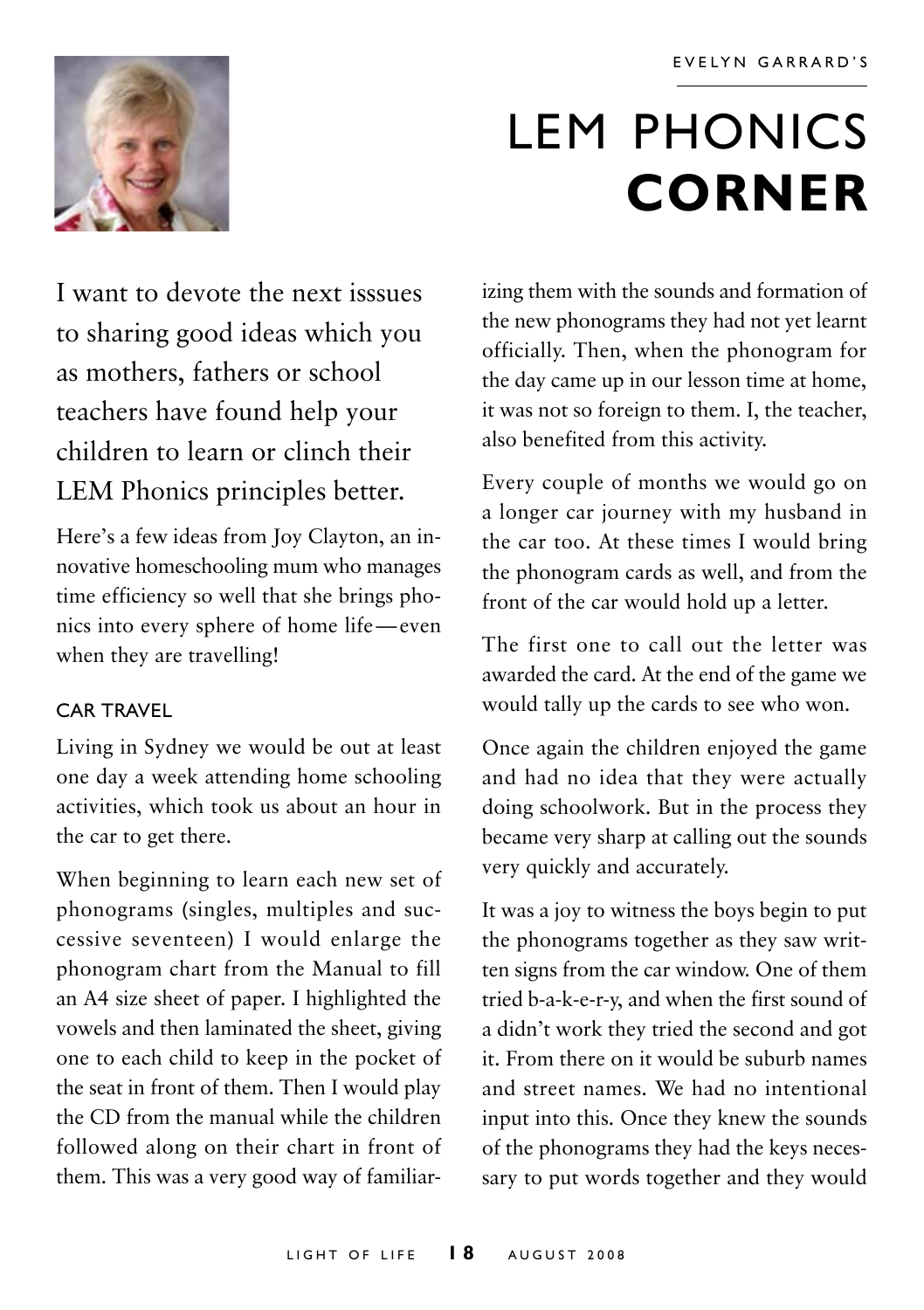delight in puzzling out the word to find the answer. What a joy it was for us to see them delight in beginning to read—a precious reward for them for each day's diligence in learning their phonograms and attending to their LEM Workbook!

#### Poison Ball

During the warmer months we liked to play poison ball on the trampoline and use phonogram cards to add to the enjoyment of the game. This was not so much an organized game for schooling, but rather a fun activity in the afternoon. The boys would always ask, 'Please can we play using the phonogram cards?' Of course I couldn't decline!

I would hold up a phonogram they had learnt and the first child to answer correctly would have the ball thrown at them. At that time and age they liked to have the ball aimed at them!

### Everyday Talk

During the day, in free time, the boys will often write little notes to people. At thesse times they come to me and ask, 'Mum, how do I spell...'. Rather than just tell them how to spell the word, I ask them to sound out the syllables as I use my hands to motion them. Once that is established, we sound out the phonograms while I hold up my fingers to indicate which phonogram pattern is required. For sounds that may have a number of phonogram options, like 'er', I will ask them 'which 'er' do you think it would be?' They would guess the phonogram and I would tell them if they were correct or not. If they were incorrect and there is no rule for it, I would just say 'there is no rule for it, so you wouldn't have known, but it was 'er' of **bird**'. If there is a rule, then I would ask why they guessed the phonogram, and it gives them an opportunity to speak the rule out, even though they may already know it. Of course if they didn't know the rule I would explain it to them. In this way the rules and phonograms are reinforced every time the child needs to spell out a word they don't know. It also encourages them to use a problem-solving thought process to spell words they don't know yet.

#### more ideas wanted

I hope you can benefit from Joy's imaginative ideas which not only make learning fun, but also yield excellent dividends in their LEM Phonics progress.

I am sure you can find ways to adapt these activities to suit your own situation—with different numbers and ages of children.

I invite you to contribute something you can share which would benefit others. Email your ideas to me at **evelyn@lem.com.au**, or write to **LEM, 200 Florey Drive, Charnwood ACT 2615**.

Blessings,

Cochri